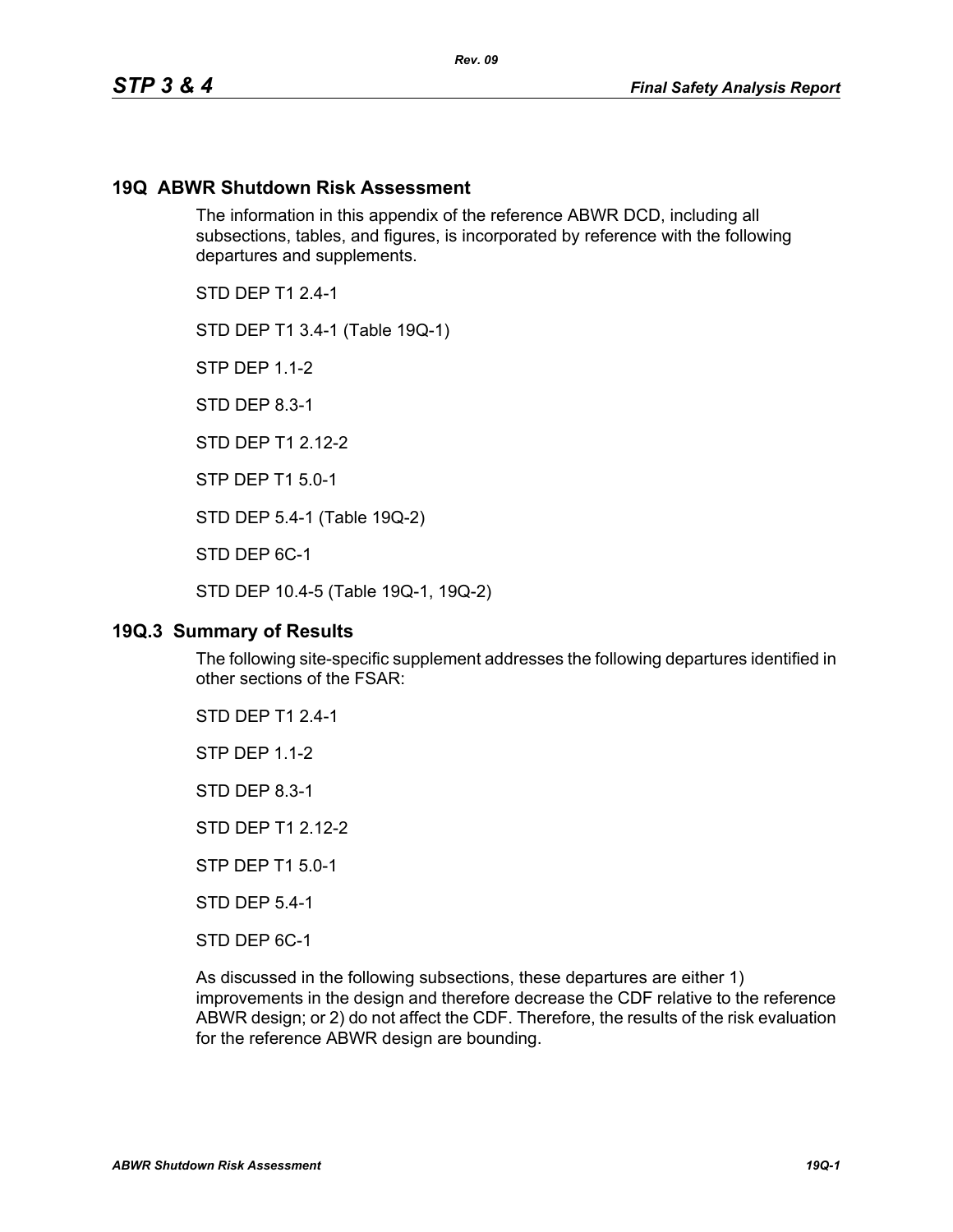# **19Q.4.1 Decay Heat Removal**

#### *ABWR Features*

*Other potential heat sinks include the suppression pool (via the safety relief valves), or under certain conditions the Reactor Water Cleanup System, or the Fuel Pool Cooling*  and Cleanup System (if the reactor water level is raised to the refueling level). As a final *method, if the RPV head was removed, bulk boiling of reactor coolant in the RPV with adequate makeup would prevent fuel damage.*

STD DEP 5.4-1

The RWCU design includes two 100% pumps instead of the reference ABWR DCD design of two 50% pumps. The two 100% RWCU pumps represent an improvement in the reliability of the RWCU system, and a decrease in shutdown risk.

#### STD DEP T1 2.4-1

The RHR design has three RHR loops connected to the FPC instead of two for the ABWR DCD with normally closed inter-ties to permit additional supplemental cooling during refueling outages to reduce outage time.

Increasing the number of RHR loops connected to FPC from two to three results in a decrease in CDF, because it is an improvement of the outage management control for the fuel pool cooling system.

## **19Q.4.2 Inventory Control**

STD DEP T1 2.4-1

#### *Residual Heat Removal System*

*The ABWR residual heat removal (RHR) system is a closed system consisting of three independent pump loops (A, B, and C-where B and C are similar) which inject water into the vessel and/or remove heat from the reactor core or containment. Loop A differs from B and C in that its return line goes to the RPV through the feedwater line whereas loop B & C return lines go directly to the RPV. In addition, loop A does not have connections to the drywell or wetwell sprays or a return to the fuel pool cooling system. However, for purposes of this analysis, the differences are minor and the three loops can be considered identical. The RHR System has many modes of operation, each mode making use of common RHR System components. Protective interlocks are provided to prevent the most likely interactions of mode combinations.*

The RHR design has three RHR loops connected to the FPC instead of two for the ABWR DCD with normally closed inter-ties to permit additional supplemental cooling during refueling outages to reduce outage time.

Increasing the number of RHR loops connected to FPC from two to three results in a decrease in CDF, because it is an improvement of the outage management control for the fuel pool cooling system.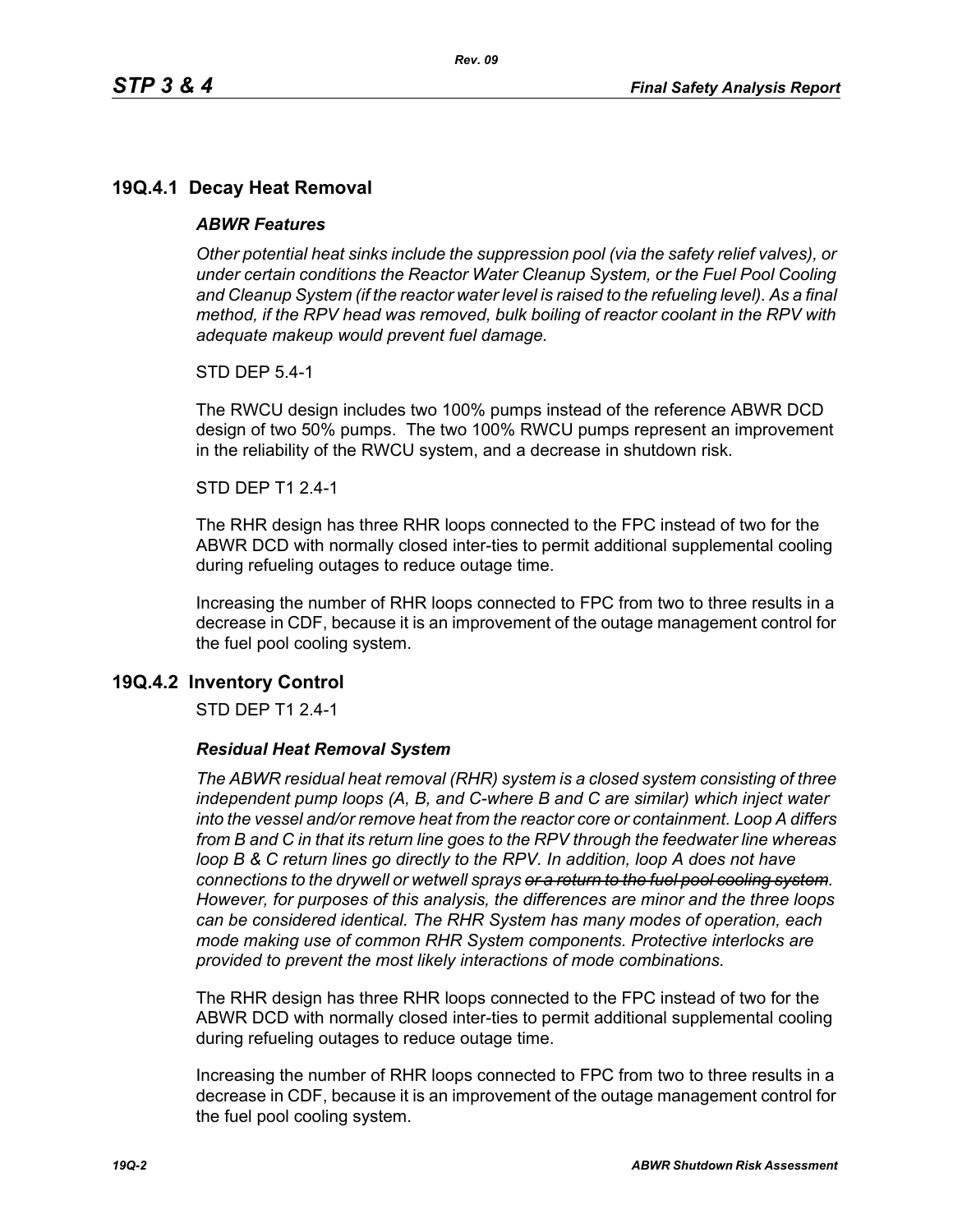## STD DEP 6C-1

The ECCS suction strainer departure meets NRC requirements and does not result in an increase in the shutdown risk profile.

## **19Q.4.4 Electrical Power**

#### *ABWR Features*

*In the event that one phase of the main transformer were to fail, an installed spare is available to return the preferred source of offsite power to service without the need to procure and deliver a new transformer.*

**STP DFP 1 1-2** 

The STP FSAR is for a dual unit site (STP 3 & 4) compared with the ABWR DCD which is for a single unit site. The shared systems between the STP 3 & 4 (e.g., Fire Protection is credited in the shutdown risk evaluation) do not result in any changes to the assessed risk associated with shutdown conditions because the expected frequency for units being in a shutdown condition and requiring backup cooling from the fire protection system is extremely small.

STD DEP 8.3-1

The STP design incorporates two Reserve Auxiliary Transformers (RATs) in place of the ABWR DCD design that has a single RAT. The two RATs afford greater reliability for offsite AC power and therefore, decrease the frequency of a LOOP event.

STD DEP T1 2.12-2

Increasing the number of divisions from three (Div I, II, and III) to four (Div I, II, III, and IV) for Class 1E AC Safety-Related Interruptible Instrument Power improves reliability of the safety-related Distributed Control and Information System (DCIS) Division IV, but has no affect on the STP 3&4 PRA.

# **19Q.6 Flooding and Fire Protection**

STD DEP T1 3.4-1

#### *Plant Layout*

*A major difference between the ABWR and current reactor designs is that due to the multiplexing* data communication functions *of plant systems, there is no need for a cable spreading room. This removes a significant source of potential fires that could lead to core damage both during normal plant operation and shutdown conditions.*

#### *Systems*

*All divisions are present in the control room and this cannot be avoided. The remote shutdown panel provides redundant control of the DHR and ECCS functions from outside of the control room. The controls on the remote shutdown panel are hard wired*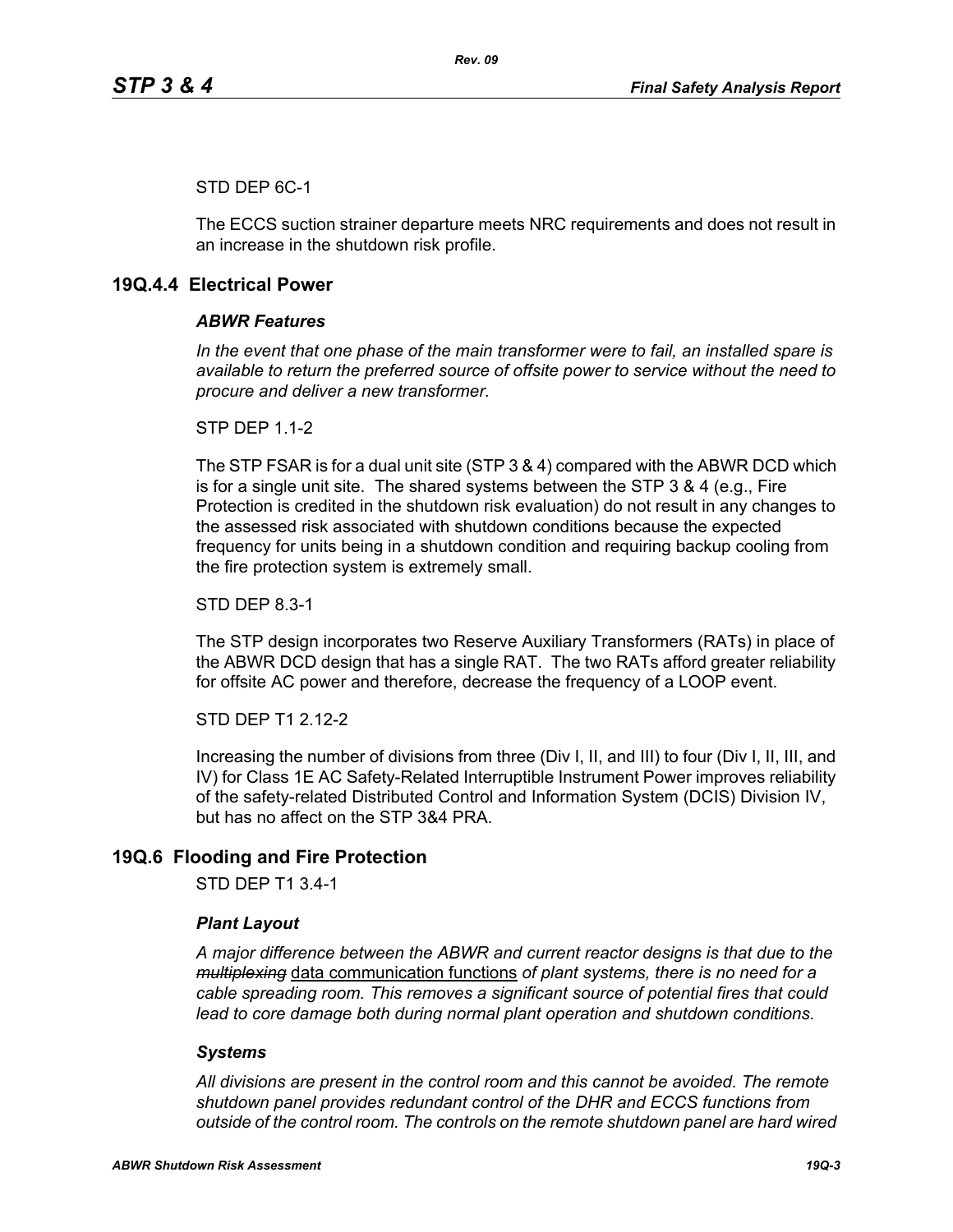*to the field devices and power supplies. The signals between the remote shutdown panel and the control room are multiplexed* communicated *over fiber optic cables so that there are no power supply interactions between the control room and the remote shutdown panel.*

#### *Flooding*

The following is a site-specific supplement.

*Many of the features that are designed to mitigate fires also serve to protect the plant from damage due to flooding. Physical separation of safety divisions not only prevents propagation of fires but also restricts or prevents flooding of safety-related equipment.*  The fire barriers will also prevent water due to flooding from non-divisional sources from entering a divisional area and contain water in the fire area from divisional water sources.

*Other aspects of the ABWR design that minimize the risk from flooding are the practice of not routing unlimited sources of water (e.g., service water) through ECCS room areas and ensuring that other large water sources (e.g., suppression pool) can be contained without damaging equipment in more than one safety division if a flood were to occur.*

*A review has been completed of all ABWR internal flood sources and the results show that during shutdown conditions at least one safety division would be unaffected by water damage for any postulated flood. Features, beside separation, that contribute to this low level of risk are: Adequately sized room floor drains, water level alarms and automatic isolation of flood sources for potentially affected roooms, mounting motors and other electrical equipment at least 20.32 cm above foor level, and using watertight doors. As was discussed under fire protection, administrative controls will be implemented to assure that at least one safety division with intact barriers is available at all times during plant shutdown.* In the ECCS rooms, *The the seals on the doors seat with water pressure from floods outside the room,* which act to minimize leakage past the seals. *With the watertight doors dogged closed, but only a small leakage past the seals is expected from flooding in the ECCS room. Therefore, during shutdown if maintenance tasks require breaching the barriers of two divisions, flooding in the intact*  division will not cause damage to equipment in all three divisions. For Reactor Service Water (RSW) pump house floods, the watertight doors for the pump rooms and electrical equipment rooms are capable of withstanding floods from either direction. *Additional detail on the ABWR flood mitigation capability is contained in Appendix 19R*.

## **External Flooding Risk**

STP DEP T1 5.0-1

Appendix 19R presents the analysis performed for external flooding at STP Units 3 & 4 for power operation. The events considered include: The cascading failure of upstream dams on the Colorado River; probable maximum precipitation (PMP) events; main cooling reservoir breach; tsunamis, etc. The breach of the main cooling reservoir is the design basis flood for STP Units 3 & 4. The cascading failure of upstream dams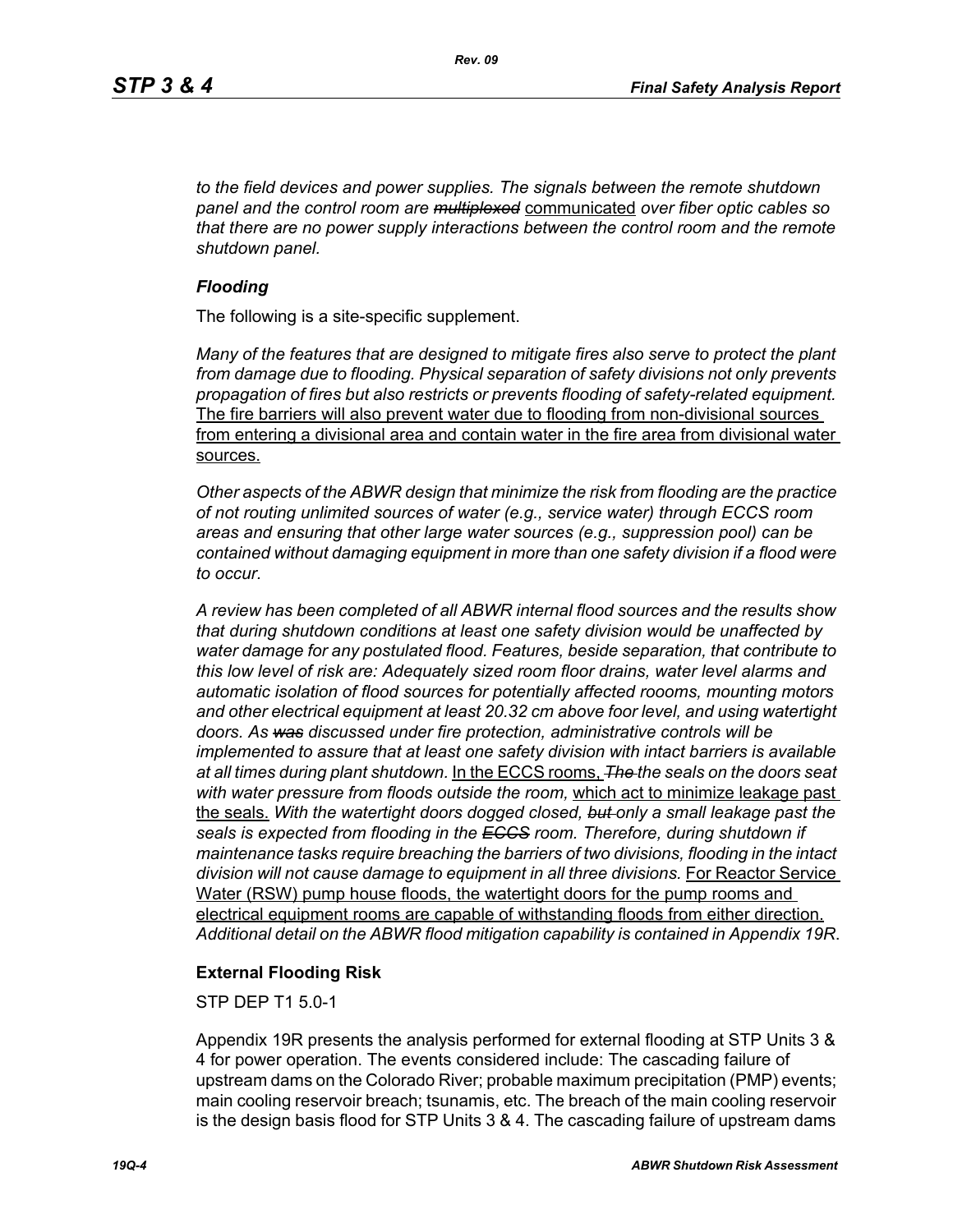*Rev. 09*

on the Colorado River scenario and the PMP scenario result in water level slightly above grade, but less than the flood level due to the main cooling reservoir breach, and are much more slowly developing floods. If external flood barriers are open or removed and cannot be restored prior to high water levels reaching the site, then core damage is assumed. An operating procedure for severe external flooding will be developed and implemented prior to fuel loading. (COM 19.9-3).

The incremental increase in risk during shutdown due to external flooding is very small due to the fraction of time the plant is in a shutdown condition during a year and the small likelihood of occurrence of an external flood during shutdown conditions. The ABWR DCD remains bounding for shutdown risk.

## **19Q.7.6 Success Criteria**

*(1) Decay Heat Removal from RPV*

*Recovery of the failed RHR System, use of one of the other two RHR Systems (SDC) or the Reactor Water Cleanup (CUW) System (under certain plant conditions) is sufficient for success. The CUW System capacity is temperature dependent and require requires a single both pumps pump and both nonregenerative heat exchangers (the regenerative heat exchangers must be bypassed). In Mode 5, the Fuel Pool Cooling and Cleanup (FPC) System can be used after the reactor cavity is flooded. FPC alone after 10 days is sufficient to remove all the decay heat. Both FPC pumps and heat exchangers and the supporting systems are required. CUW can remove the entire decay heat 8 days after shutdown.*

STD DEP 5.4-1

The RWCU design includes two 100% pumps instead of the reference ABWR DCD design of two 50% pumps. The two 100% RWCU pumps represent an improvement in the reliability of the RWCU system, and a decrease in shutdown risk.

#### STD DEP T1 2.4-1

The RHR design has three RHR loops connected to the FPC instead of two for the ABWR DCD with normally closed inter-ties to permit additional supplemental cooling during refueling outages to reduce outage time.

Increasing the number of RHR loops connected to FPC from two to three results in a decrease in CDF, because it is an improvement of the outage management control for the fuel pool cooling system.

# **19Q.7.7.1 Loss of RHR Due to Failure in the Operating RHR System**

## STD DEP 10.4-5

*If the failed RHR System cannot be recovered, the operatior could initiate one of the other two RHR Systems, if available, in the shutdown cooling mode (R). If all RHR Systems fail, the RPV would pressurize and the main condenser could be made*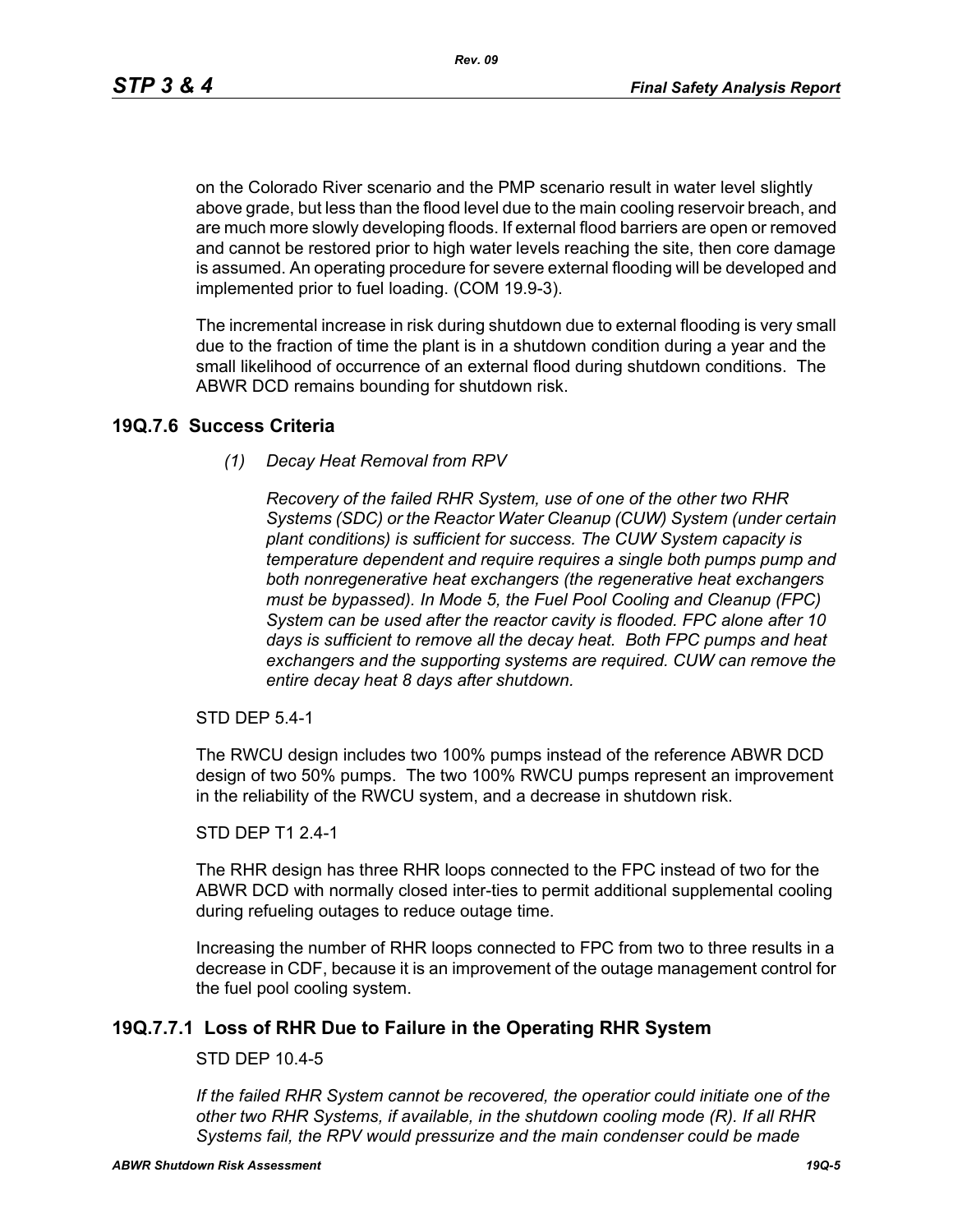*available (V2) by opening the MSIVs, drawing a vacuum in the condenser, and operating the feedwater*, condensate booster *and condensate pumps for makeup.*

## *Loss of RHR in Mode 3 or 4*

*If the main condenser fails or is unavailable, the operator can use the CUW System to remove the decay heat (W2) if the RPV temperature is above 386 K (234°F).*

STD DEP 5.4-1

The RWCU design includes two 100% pumps instead of the reference ABWR DCD design of two 50% pumps. The two 100% RWCU pumps represent an improvement in the reliability of the RWCU system, and a decrease in shutdown risk.

## *Loss of RHR in Mode 5*

*Figure 19Q-4 shows the event tree for loss of RHR in Mode 5 for 3 - 8 days after shutdown. Figure 19Q-5 shows the event tree for loss of RHR in Mode 5 for the period 8 - 10 days and Figure 19Q-6 shows the event tree for greater than 10 days. The differences in these event trees are that for the period 8 - 10 days CUW alone is success (W2) and beyond 10 days FPC alone (FPC) is success.*

#### STD DEP T1 2.4-1

The RHR design has three RHR loops connected to the FPC instead of two for the ABWR DCD with normally closed inter-ties to permit additional supplemental cooling during refueling outages to reduce outage time.

Increasing the number of RHR loops connected to FPC from two to three results in a decrease in CDF, because it is an improvement of the outage management control for the fuel pool cooling system.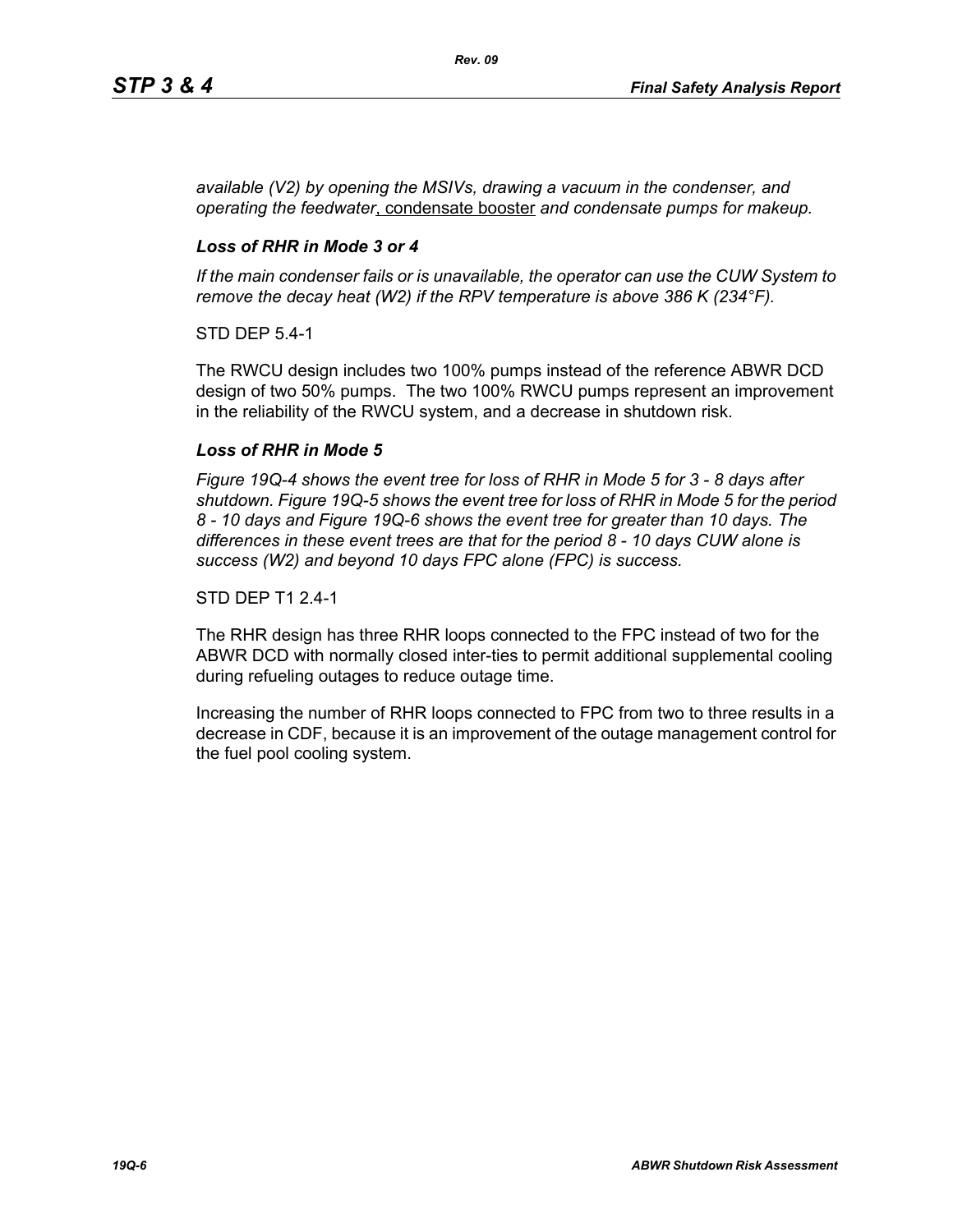| Category                    | <b>Feature</b>                           | <b>Shutdown Risk Capability</b>                                                                                                                                                                                                                                                                                                                                                                                                                                                                                                           |
|-----------------------------|------------------------------------------|-------------------------------------------------------------------------------------------------------------------------------------------------------------------------------------------------------------------------------------------------------------------------------------------------------------------------------------------------------------------------------------------------------------------------------------------------------------------------------------------------------------------------------------------|
| Decay Heat<br>Removal (DHR) | Remote Shutdown Panel (Two<br>Divisions) | Cold Shutdown can be achieved and maintained<br>from outside the control room if the control room<br>is uninhabitable due to fire, toxic gas, or other<br>reasons. The remote shutdown panel is powered<br>by Class 1E power to ensure availability<br>following a Loss Of Preferred Power (LOPP).<br>Controls are hard wired and thus not dependent<br>on multiplexing data communication systems. A<br>minimum set of monitored parameters and<br>controls are included to ensure the ability to<br>achieve and maintain cold shutdown. |

| Table 19Q-1 ABWR Features That Minimize Shutdown Risk |  |
|-------------------------------------------------------|--|
|-------------------------------------------------------|--|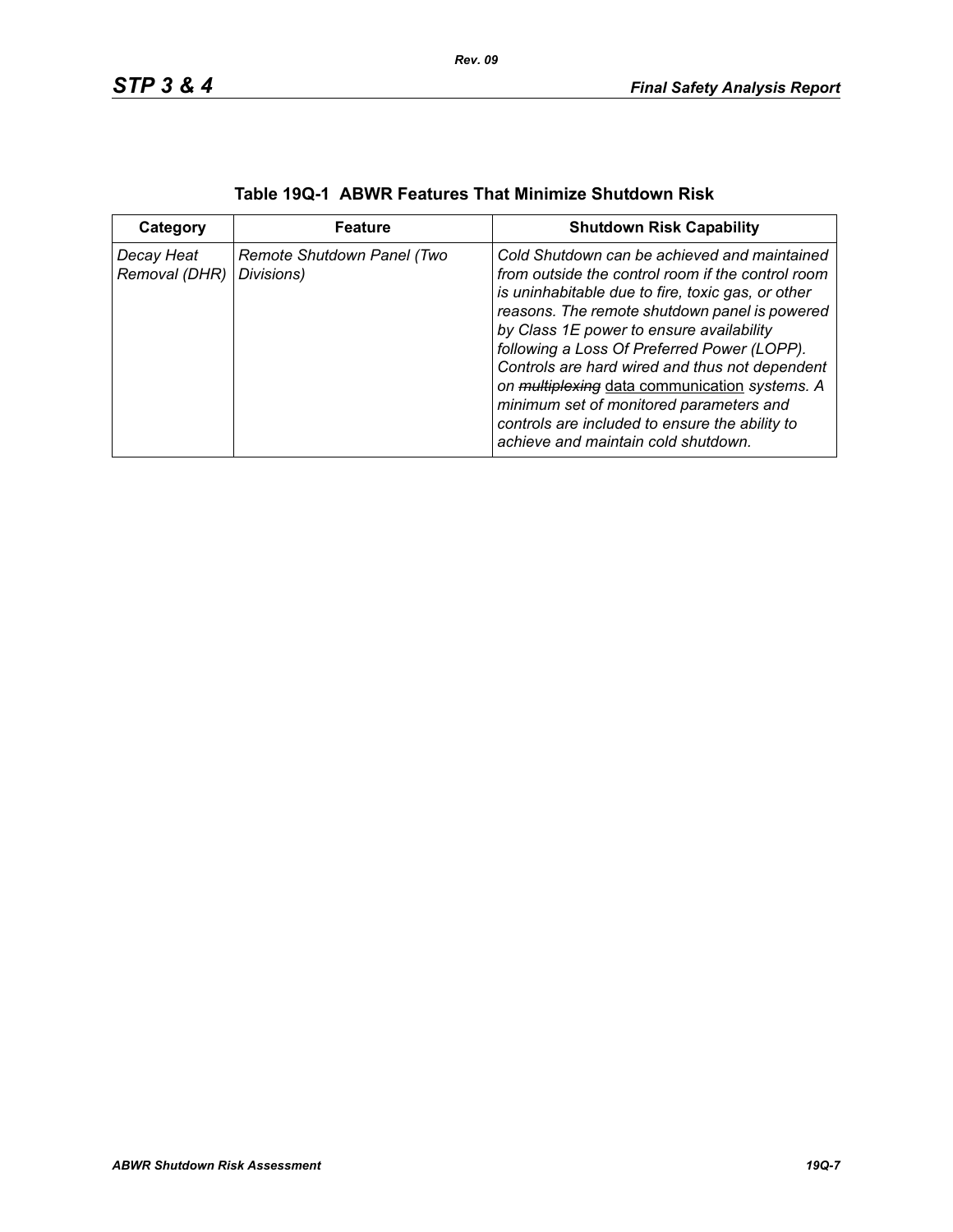| Category                        | <b>Feature</b>                                         | <b>Shutdown Risk Capability</b>                                                                                                                                                                                                                                                           |
|---------------------------------|--------------------------------------------------------|-------------------------------------------------------------------------------------------------------------------------------------------------------------------------------------------------------------------------------------------------------------------------------------------|
| Reactor<br>Inventory            | Feedwater, Condensate Booster,<br>and Condensate Pumps | Three Four electric driven pumps that can be<br>used during shutdown for makeup.                                                                                                                                                                                                          |
|                                 | <b>High Pressure/Low Pressure</b><br><b>Interlocks</b> | Controls position of RHR valves to ensure that<br>the RHR is not exposed to pressures in excess<br>of its design pressure.                                                                                                                                                                |
|                                 | <b>Makeup Sources</b>                                  | Multiple sources of RPV makeup are potentially<br>available while the plant is shutdown (e.g., main<br>condenser hotwell, condensate storage tank,<br>suppression pool, control rod drive system, AC-<br>independent Water Addition System.                                               |
|                                 | No Recirculation Piping                                | Elimination of Recirculation piping external to<br>RPV reduces probability of LOCA during normal<br>operations and while shutdown.                                                                                                                                                        |
|                                 | <b>RPV Level Indication</b>                            | Permanently installed RPV water level indication<br>for all modes of shutdown. Redundant sensors<br>use two-out-of-four logic configuration to ensure<br>high reliability.                                                                                                                |
| Containment<br><b>Integrity</b> | Containment                                            | Reinforced concrete structure surrounds RPV to<br>withstand LOCA loads and contain radioactive<br>products from potential accidents during hot<br>shutdown. Secondary containment permits<br>isolation and monitoring all potential radioactivel<br>leakage from the primary containment. |
|                                 | <b>Standby Gas Treatment System</b>                    | Removes and treats contaminated air from the<br>secondary containment following potential<br>accidents.                                                                                                                                                                                   |
|                                 | <b>Reactor Building Isolation Control</b>              | Automatically closes isolation dampers on<br>detection of high radiation. These dampers are<br>potential leakage paths for radioactive materials<br>to the environs following breach of nuclear<br>system barriers or a fuel handling accident.                                           |

# **Table 19Q-1 ABWR Features That Minimize Shutdown Risk (Continued)**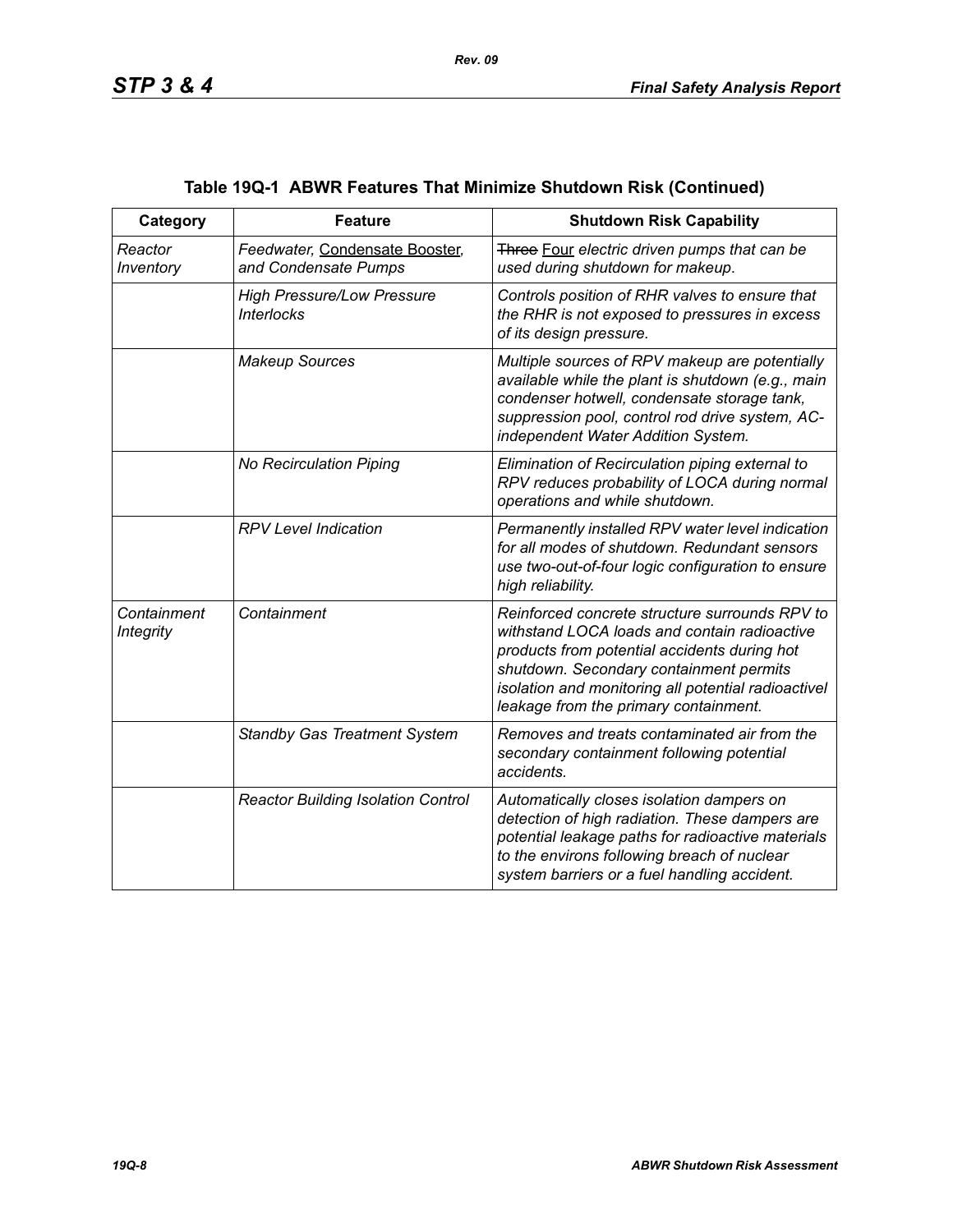| Category | Feature                              | <b>Shutdown Risk Capability</b>                                                                                                                                                                               |
|----------|--------------------------------------|---------------------------------------------------------------------------------------------------------------------------------------------------------------------------------------------------------------|
|          | Electrical Power 3 Diesel Generators | One diesel for each safety division. Independent,<br>both electrically and physically, of each other to<br>minimize common mode failure. Allows for diesel<br>maintenance while still maintaining redundancy. |
|          | <b>Combustion Turbine Generator</b>  | Redundant and diverse means of supplying<br>power to safety and non-safety buses in event of<br>loss of offsite power and diesel generator<br>failures.                                                       |
|          | 2 Sources of Offsite Power           | Reduces risk of LOPP due to equipment failure<br>or operator error.                                                                                                                                           |
|          | <b>Electrical Cable Penetrations</b> | Will prevent propagation of fire damage and<br>water from postulated flooding sources.                                                                                                                        |
|          | 4 Divisions of DC Power              | Electrically and physically independent. Includes<br>batteries and charges. Diverse means of<br>electrical power for control circuits and<br>emergency lighting.                                              |

| Table 19Q-1 ABWR Features That Minimize Shutdown Risk (Continued) |  |  |
|-------------------------------------------------------------------|--|--|
|                                                                   |  |  |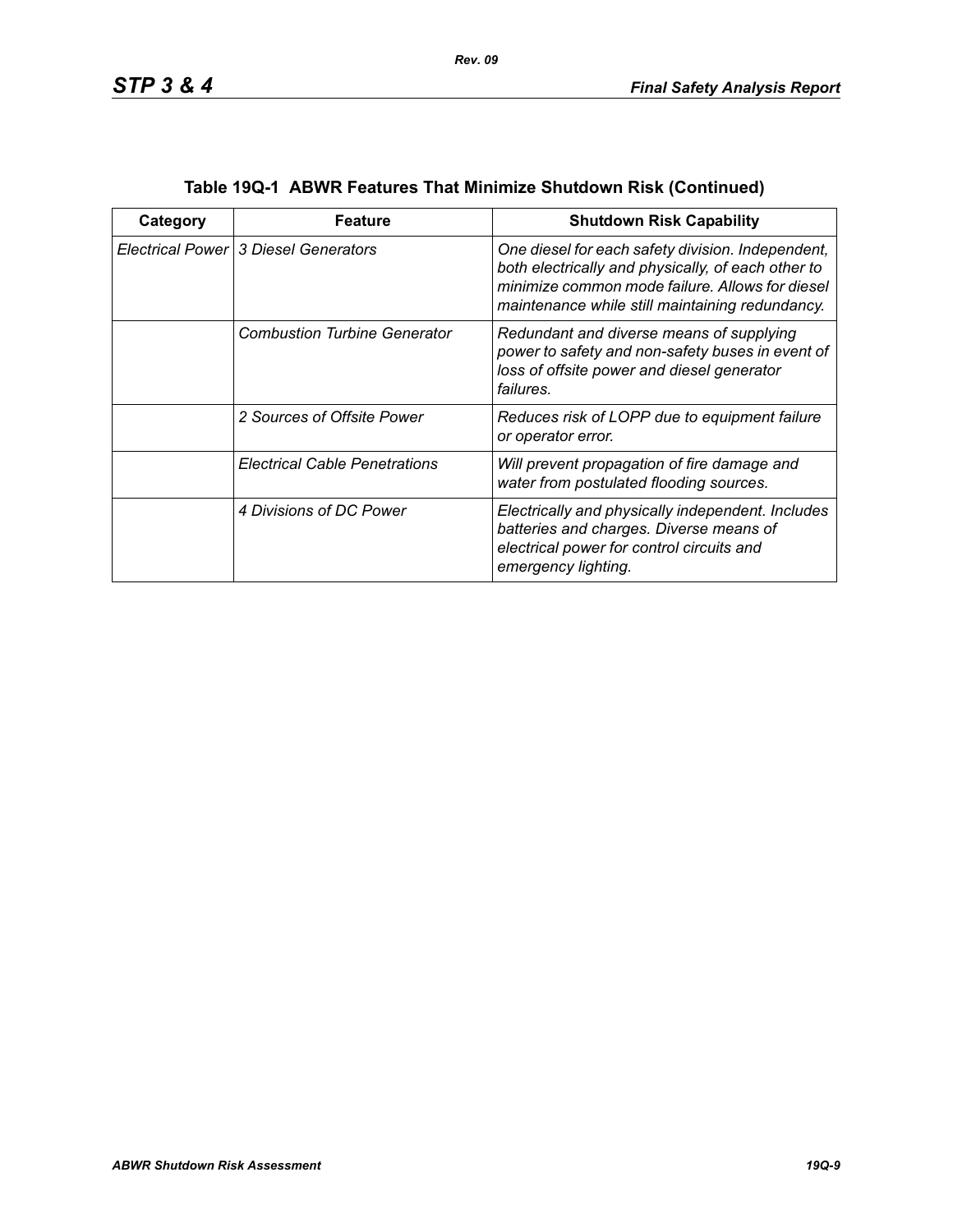| Category            | <b>Feature</b>                                                       | <b>Shutdown Risk Capability</b>                                                                                                                                                                                                                                                                                                                                                                                                                                                                                                                                                                                                                                                                                                                                                                                                                                                                                                                                                                                                                                               |
|---------------------|----------------------------------------------------------------------|-------------------------------------------------------------------------------------------------------------------------------------------------------------------------------------------------------------------------------------------------------------------------------------------------------------------------------------------------------------------------------------------------------------------------------------------------------------------------------------------------------------------------------------------------------------------------------------------------------------------------------------------------------------------------------------------------------------------------------------------------------------------------------------------------------------------------------------------------------------------------------------------------------------------------------------------------------------------------------------------------------------------------------------------------------------------------------|
| Flooding<br>Control | <b>Flood monitoring and Control</b>                                  | Reactor building, control building, RSW pump<br>house, and turbine building flooding is monitored<br>and alarmed in the control room. This alerts the<br>operator to potential flooding during shutdown.<br>Many flood sources (e.g., HVAC, EDG Fuel) are<br>relatively small volume and are self limiting.<br>Operation of the fire water system is alarmed in<br>the control room to help the operator differentiate<br>between a break in the fire water system and the<br>need to extinguish a fire. Larger sources are<br>mitigated by means of, equipment mounted at<br>least 20.32 cm off the floor, floor drains,<br>watertight doors, pump trips, valves closing, anti-<br>siphon capability, or operator actions except at<br>the steam tunnel interface.                                                                                                                                                                                                                                                                                                           |
|                     | Room Separation                                                      | The three divisions of ECCS are physically<br>separated and self contained within flooding<br>resisitant walls, floors, and doors. ECCS wall<br>penetrations located below the highest potential<br>flood level in the reactor building first floor<br>corridor will be sealed to prevent water entering<br>the ECCS room from the corridor. No external<br>potential flooding sources are routed through the<br>ECCS rooms and potential flooding sources in<br>other rooms will not overflow into the ECCS<br>rooms and cause damage to ECCS electrical<br>equipment. If ECCS flood barriers must be<br>breached during shutdown, administrative<br>controls ensure that at least one ECCS division<br>is operable and all barriers in that division are<br>maintained intact.<br>RSW pump house divisions are separated into<br>separate flood protected divisions. If RSW flood<br>barriers must be breached during shutdown,<br>administrative controls ensure that at least one<br>RSW division is operable and all barriers in that<br>division are maintained intact. |
| Fire<br>Protection  | <b>Multiplexed systems</b><br>Data Communication<br><b>Functions</b> | Eliminates the need for a cable spreading room<br>which is a major fire concern in most plants.                                                                                                                                                                                                                                                                                                                                                                                                                                                                                                                                                                                                                                                                                                                                                                                                                                                                                                                                                                               |

# **Table 19Q-1 ABWR Features That Minimize Shutdown Risk (Continued)**

*Rev. 09*